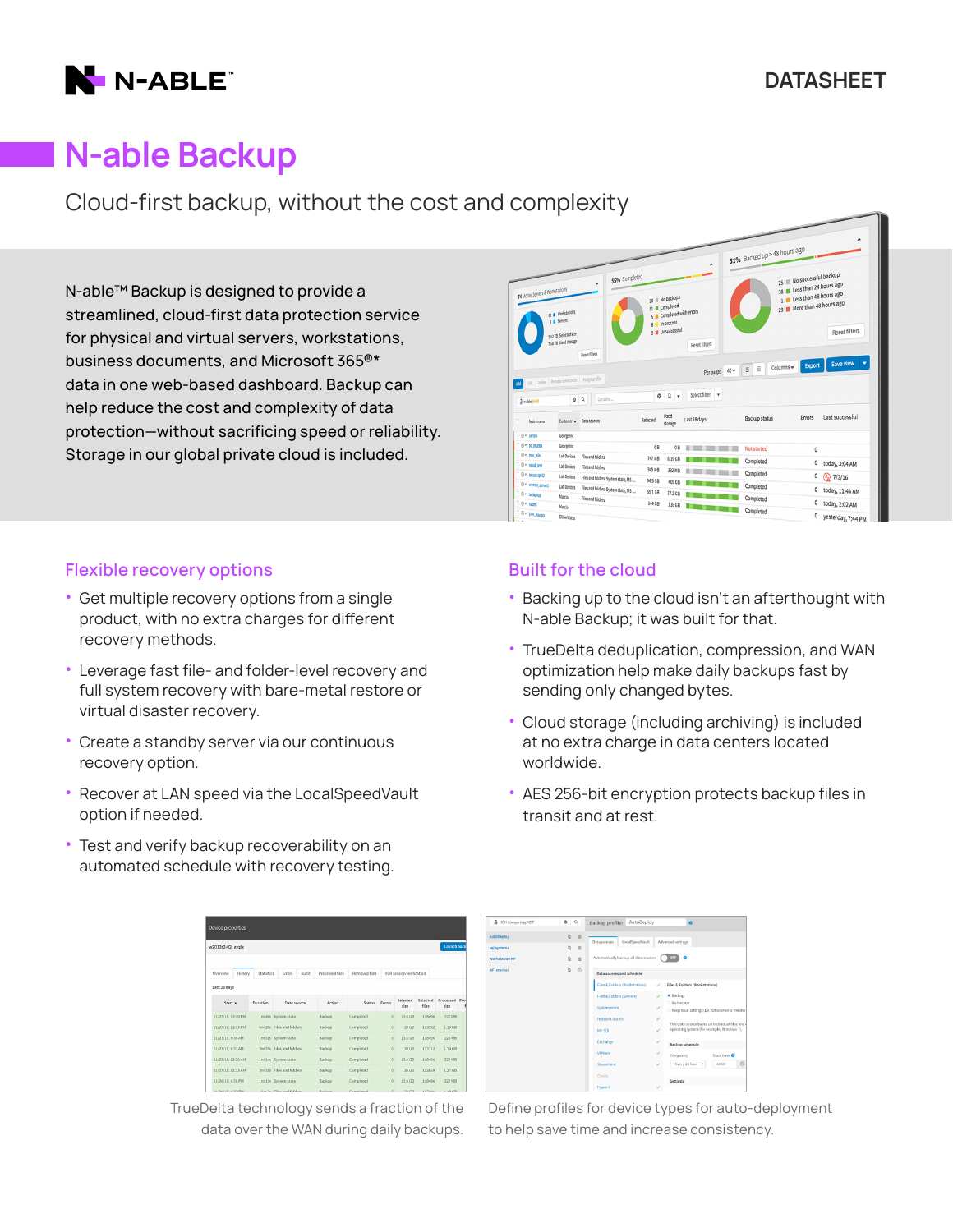

### No hardware hassles

- N-able Backup is a SaaS application—no need to install on or maintain a local application server.
- No physical appliance required, which helps save you time and money.
- No need to buy, provision, or manage local data storage for your backups. Storage in our private cloud is included.
- Keep an optional local copy of your data using an existing network share or other hardware with LocalSpeedVault.

#### Efficiency and ease of use

- Simplify backup management and spend less time on routine tasks.
- Manage server, workstation, document, and Microsoft 365\* backups for multiple locations or customers from a single dashboard.
- Automate backup deployment with device profiles to help provide consistent configurations.
- Manage by exception with customizable views and reporting.

# Features at a glance

### End-to-end security

- AES 256-bit encryption is used to help secure files that remain encrypted in transit and at rest.
- Create your own private key or have one generated for you during deployment when using the standalone version. Integrated N-central Backup and RMM Managed Online Backup offer passphrase encryption.
- ISO-certified data centers are located worldwide, with additional certifications by location.
- Role-level access provided in the standalone edition of N-able Backup lets you grant limited access to backups as needed. The N-central and RMM integrated versions use each platform's access controls.

### Truedelta technology

- Byte-level change tracking between backups helps ensure only changed data gets sent over the WAN.
- Proprietary deduplication and compression technology means daily backups are a fraction of the selected size.
- WAN optimization helps minimize bandwidth usage; bandwidth throttling is available during business hours for slow network connections.
- Restore only what has changed for efficient recovery.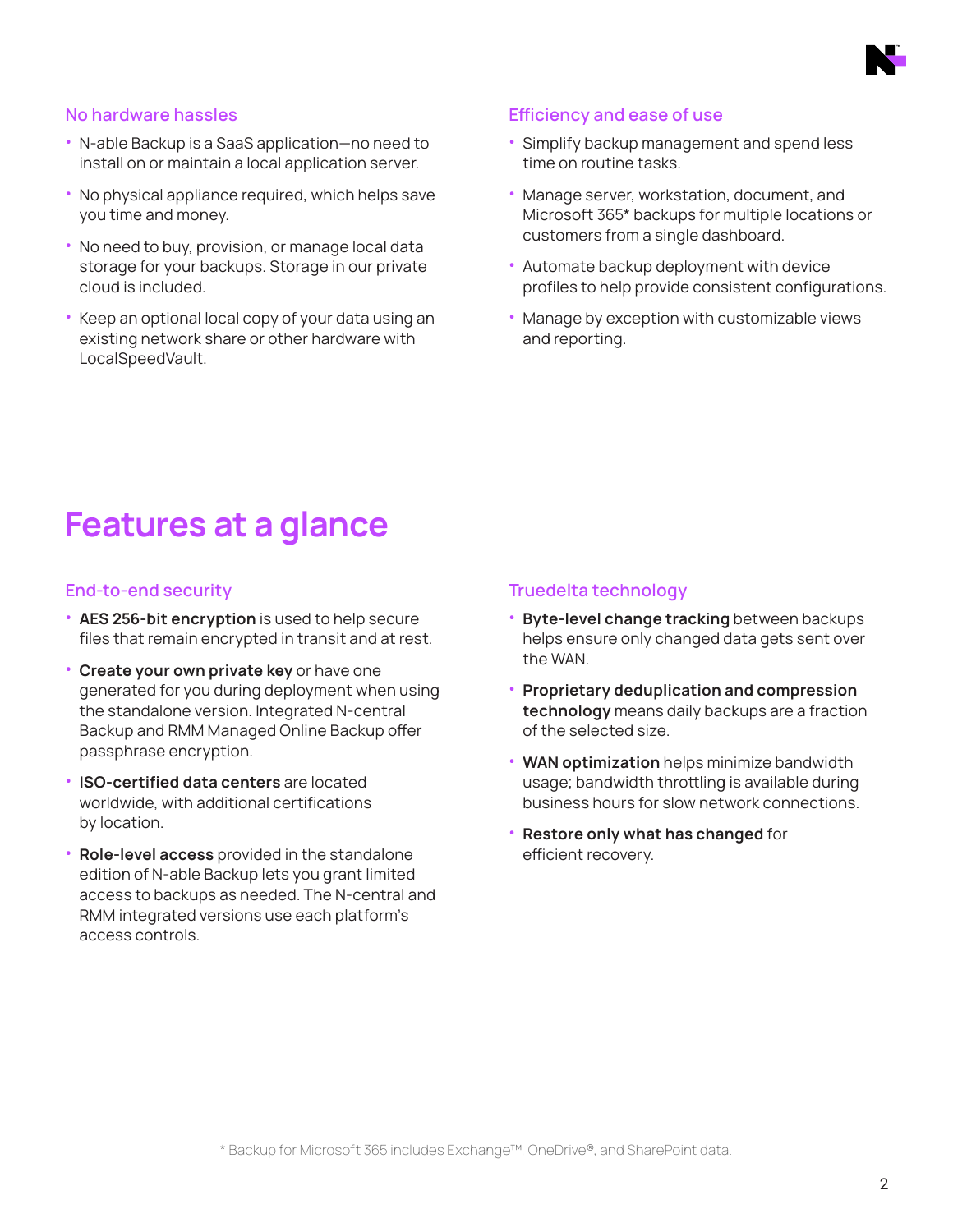

## Microsoft 365 data protection\*

(standalone and integrated into N-central)

- Recovery of deleted items helps you keep control of your customers' data in Microsoft 365.
- Manage Microsoft 365 backups from the same dashboard as server and workstation backups.
- Up to seven years' data retention to help your customers meet regulatory requirements.
- Storage in our global private cloud is included. Fair-use policies apply.\*

### Data centers around the world

- Backup storage in our private cloud is included in your price.
- More than 30 data centers to choose from, located across four continents.
- ISO 27001, ISO 9001, and other certifications depending on your chosen data center.
- Using one vendor for your backup software and cloud storage simplifies billing and support.

| Country     | <b>HIPAA</b> | ISO27001                                                                             | <b>ISO9001</b> | <b>NIST 800-53</b> | <b>PCI DSS</b>   | SOC 1 TYPE II | SOC 2 TYPE II |
|-------------|--------------|--------------------------------------------------------------------------------------|----------------|--------------------|------------------|---------------|---------------|
| Australia   |              | X                                                                                    |                |                    | $\mathbf{x}$     | X             | X             |
| Belgium     |              | X                                                                                    |                |                    |                  |               |               |
| Brazil      |              | X                                                                                    | x              |                    | X                | X             | X             |
| Denmark     |              | X                                                                                    |                |                    | X                | x             | X             |
| France      |              | X                                                                                    | X              |                    | X                | x             | X             |
| Germany     |              | X                                                                                    | X              |                    | $\boldsymbol{x}$ | X             | X             |
| Italy       |              | X                                                                                    | X              |                    | X                | x             | X             |
| Netherlands |              | X                                                                                    | X              |                    | X                | X             | X             |
| Norway      |              | X                                                                                    | X              |                    |                  |               |               |
| Portugal    |              | X                                                                                    | X              |                    | $\boldsymbol{x}$ | X             | X             |
| S. Africa   |              |                                                                                      | X              |                    |                  |               |               |
| Spain       |              | X                                                                                    | X              |                    | X                |               |               |
| Sweden      |              | X                                                                                    | X              |                    |                  |               |               |
| Switzerland |              | X                                                                                    | X              |                    | X                | X             | X             |
| <b>UK</b>   |              | X                                                                                    | X              |                    | $\boldsymbol{x}$ | X             | x             |
| Canada      | X            | X                                                                                    |                | $\pmb{\chi}$       | X                | x             | X             |
| <b>USA</b>  | X            | X                                                                                    |                | $\pmb{\chi}$       | X                | x             | X             |
|             |              | ** Other location-specific certifications exist, above table contains most requested |                |                    |                  |               |               |

Backup data is stored in worldwide data centers built for security and regulatory compliance.

\* Backup for Microsoft 365 includes Exchange™, OneDrive®, and SharePoint data. \*Fair use policy includes up to 1TB of Microsoft 365 data per unique user.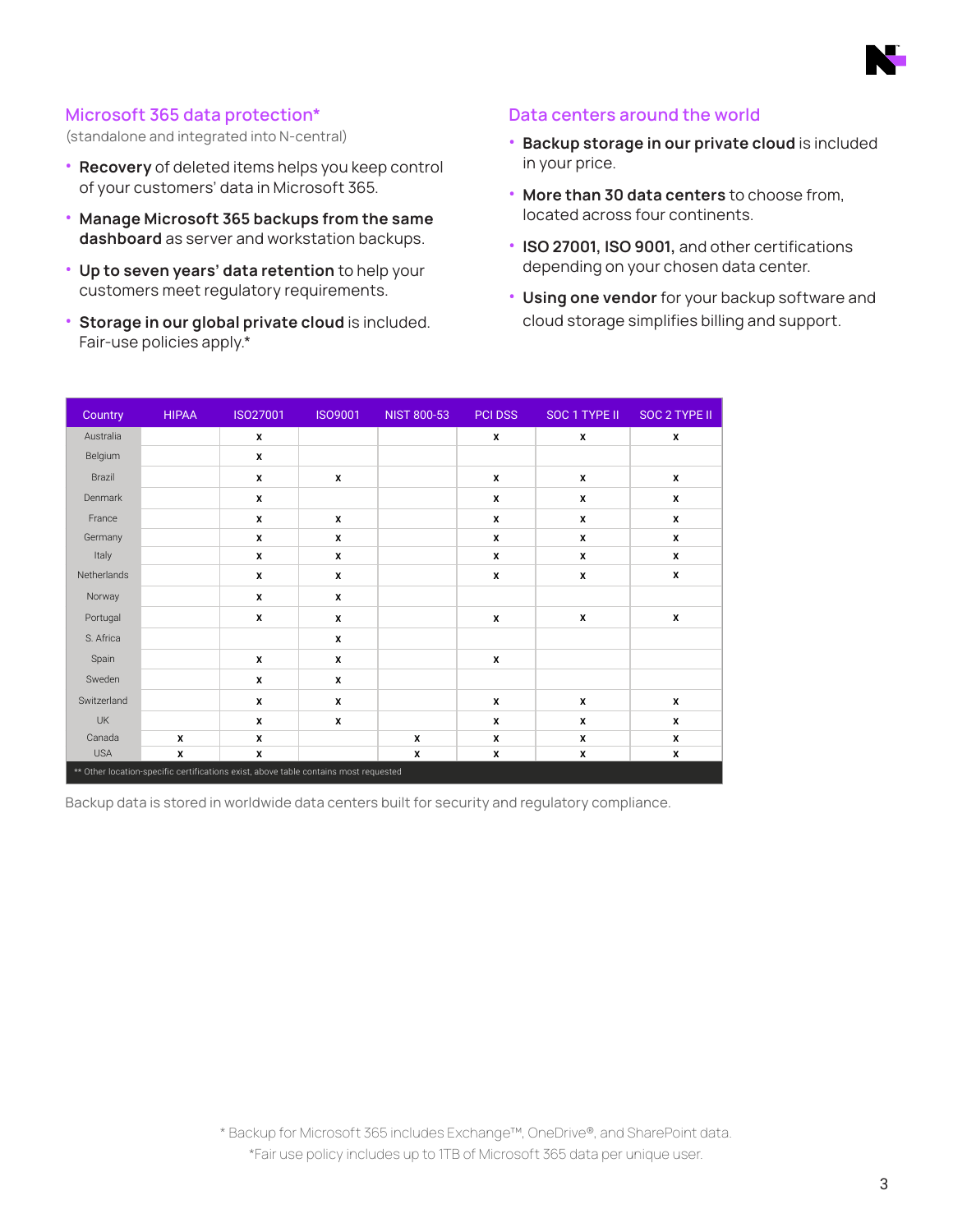

# Supported operating systems

| Windows <sup>®</sup>        | 7, 8, 8.1 and 10                                                                                   |
|-----------------------------|----------------------------------------------------------------------------------------------------|
| Windows Server <sup>®</sup> | 2008 SP2, 2008 R2, SBS 2011,<br>2012, 2012 R2, 2016 (limited),<br>Windows Server 2019<br>(limited) |
| macOS®                      | 10.10<br>Yosemite                                                                                  |
|                             | 10.11<br>El Capitan                                                                                |
|                             | 10.12<br>Sierra                                                                                    |
|                             | <b>High Sierra</b><br>10.13                                                                        |
|                             | Mojave<br>10.14                                                                                    |
|                             | 10.15<br>Catalina                                                                                  |
| GNU/Linux <sup>®</sup>      | CentOS 5, 6, 7                                                                                     |
|                             | Debian 5, 6, 7, 8                                                                                  |
|                             | OpenSUSE 11, 12                                                                                    |

# Data sources for backup

The Backup Manager handles individual files and directories as well as complex systems, such as:

- Microsoft SQL Server®
- VMware®
- Microsoft Hyper-V®
- Microsoft Exchange™
- Oracle®
- MySQL®

You can also back up and recover the configuration of your operating system (the "System State" data source) and Microsoft 365. The N-central integrated version also supports Microsoft 365 data protection.

Please view data sources documentation for system compatibility details.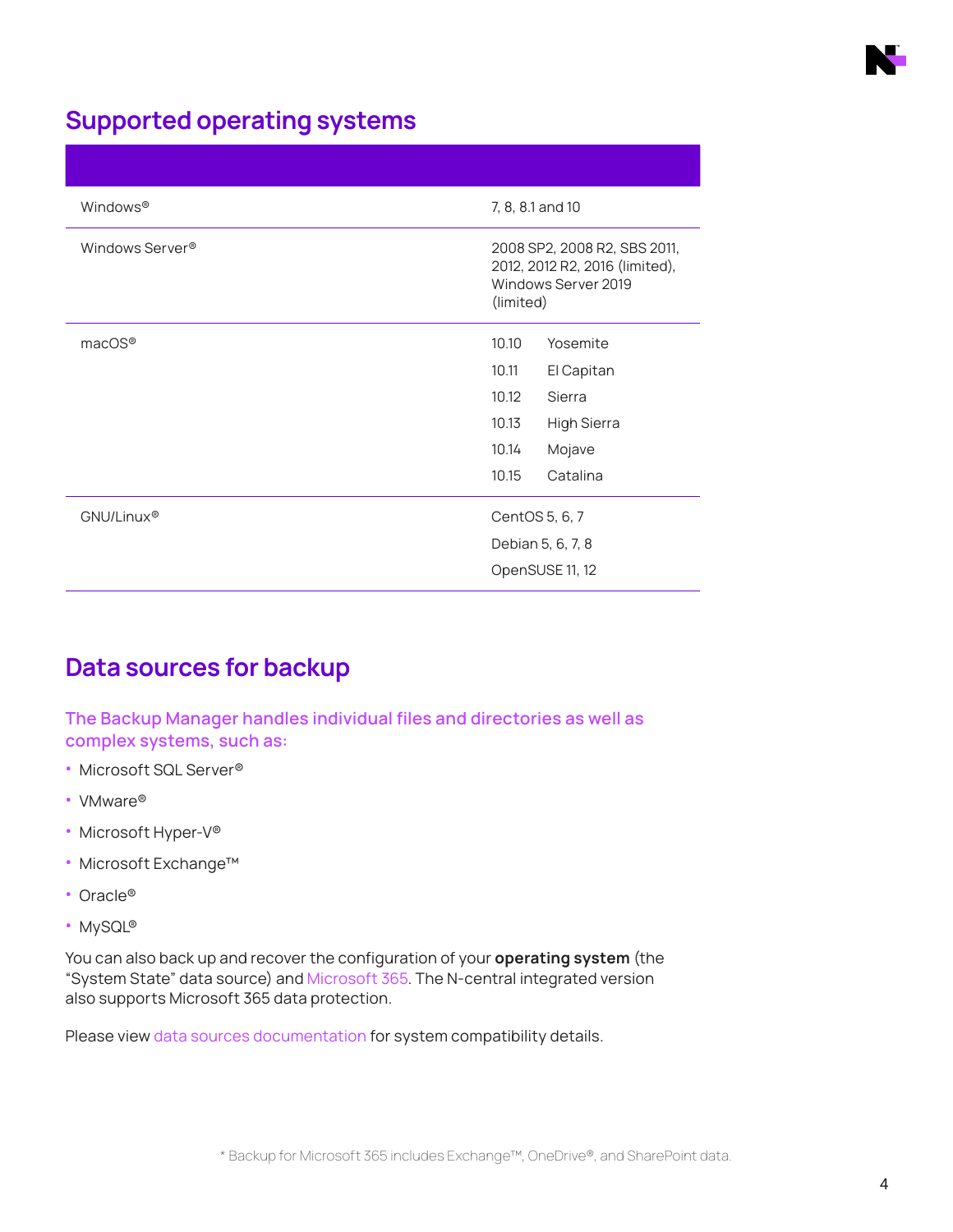

# Additional features

Available on all supported operating systems

- Multilingual support. You can use the Backup Manager in any of these seven languages: English, Dutch, Russian, German, Spanish, French, or Portuguese.
- Optional custom branding. When using the standalone edition, you can brand the Backup Manager for your end users, removing references to N-able. Use a custom name, logo, color scheme, and icons.
- Remote management. You can send remote commands to the Backup Managers on your end users' devices.
- Proxy connections. The Backup Manager can work from behind a proxy server.
- Email reports. Receive email updates on status or recent backup and recovery sessions. This action can be done by an end user in the Backup Manager or remotely by a service provider or a system administrator.
- Bandwidth usage control. Help ensure your bandwidth usage never exceeds a specified limit.

| Management Console (Web) Backup Manager | https://backup.management/                                                                                                              |
|-----------------------------------------|-----------------------------------------------------------------------------------------------------------------------------------------|
|                                         | Client-side backup application<br>available in English, Dutch, Russian,<br>German, Spanish, French, Portuguese,<br>and Norwegian        |
| <b>Virtual Drive</b>                    | Optionally installed with the Backup<br>Manager, this allows self-service access<br>to backed-up data via a local file browser          |
| Recovery Console                        | Multi-instance recovery tool for setting<br>up proactive or on-demand data recovery<br>from servers and workstations to<br>any location |
| Bare-Metal Recovery                     | Create bootable USB or CD media to<br>recover your system directly to bare<br>hardware without a prior OS installation                  |
| Server Tool                             | Self-service tool for managing seed<br>uploads or downloads from almost<br>any location                                                 |
| Storage Node Installer                  | Optional installer for a self-hosted<br>storage node                                                                                    |